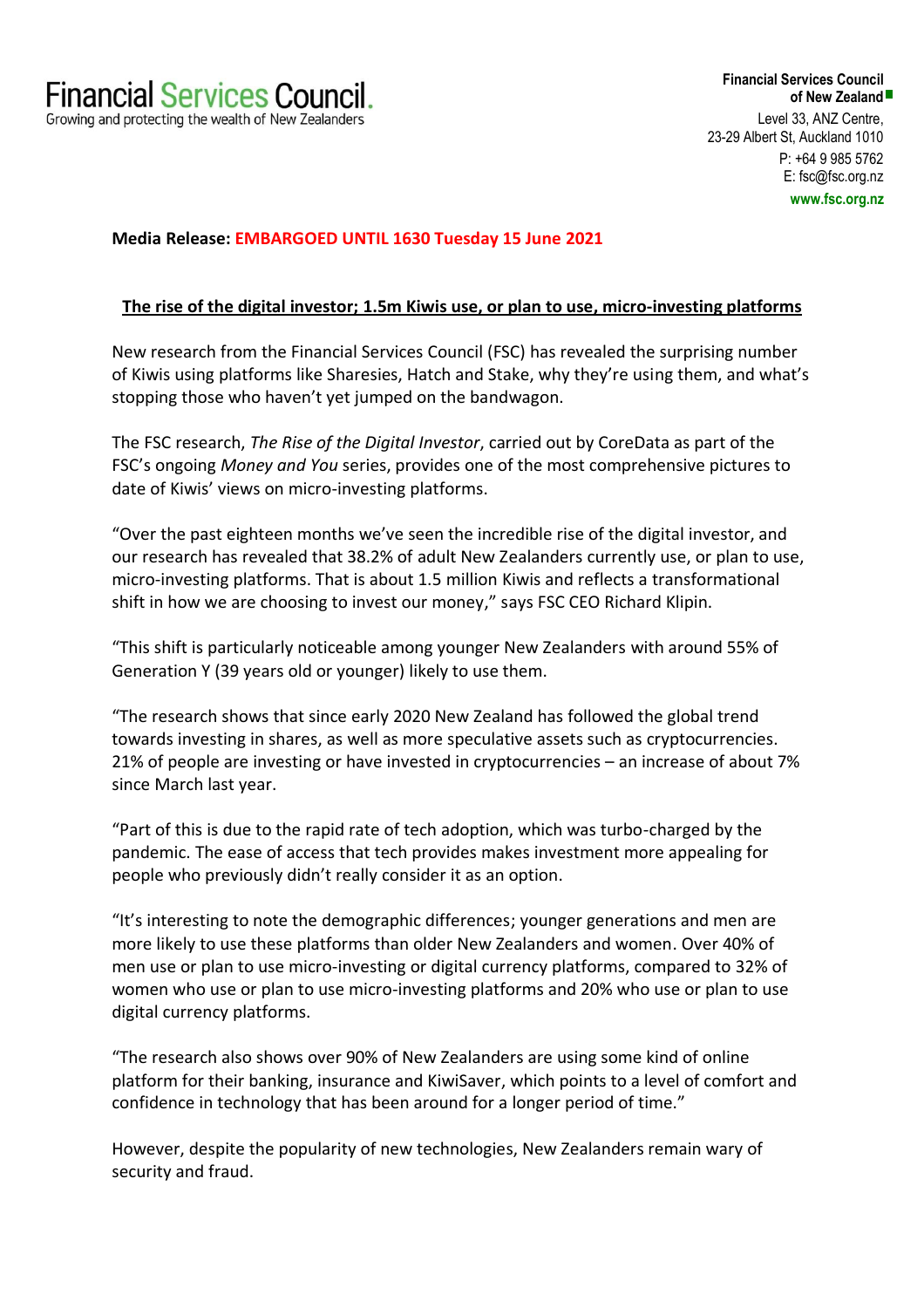"Most respondents were concerned with the risk of online fraud, identity theft or scams, that could result in financial loss," says Klipin.

"Eighty per cent are concerned about online privacy; after a number of high-profile cyberattacks and ransomware attacks it's understandable and encouraging that many are wary about the privacy of their personal information and their finances when using online platforms.

"That's why it's crucial that the financial services industry, and the professionals who work in it, keep pace with these new ways of investing and managing personal finances, and provide the information to support considered financial decisions," concluded Klipin.

Ryan Bessemer, CEO of Trustees Executors who supported the research, said it provided a unique insight into the ground-breaking and fundamental change that digital platforms are making to the way New Zealanders invest their money.

"Micro-investment platforms give consumers more control over their investments and will force better quality products to be available to the market. Nevertheless, given this enhanced level of control, the value of good financial knowledge and advice is more important than ever before, as we incorporate new tools and platforms into our personal financial planning."

**Money and You: The Rise of the Digital Investor** can be found [here.](https://www.fsc.org.nz/site/fsc1/Money%20&%20You%20-%20The%20Rise%20of%20the%20Digital%20Investor%20-%20Financial%20Services%20Council%20-%20June%202021.pdf)

**ENDS**

**For all media enquiries, please contact:**  Richard Klipin Chief Executive Officer Financial Services Council of New Zealand 021 0233 5414 or [richard.klipin@fsc.org.nz](mailto:richard.klipin@fsc.org.nz)

## **Note to editors:**

The research was conducted via an online survey developed and hosted by CoreData. Data was collected between 15 April and 26 April 2021. A total of 2,035 valid complete responses were collected, which formed the basis of the analysis and the report. 38.2% of respondents in this research indicated that they currently, have or plan to use micro-investing platforms. According to Stats NZ [\(https://www.stats.govt.nz/topics/population\)](https://www.stats.govt.nz/topics/population) in March 2021 there was an estimated resident population of 5,116,300. As this survey only included respondents aged 18 years old or over, the estimated resident population of the sample is 3,944,700 according to StatsNZ, indicating 1,506,875 New Zealanders use, have used or plan to use micro-investing platforms.

The sample is representative of the New Zealand consumer population in terms of age, gender and income based on the latest Stats NZ data. The purpose of this survey was to understand the financial confidence and wellbeing of New Zealanders.